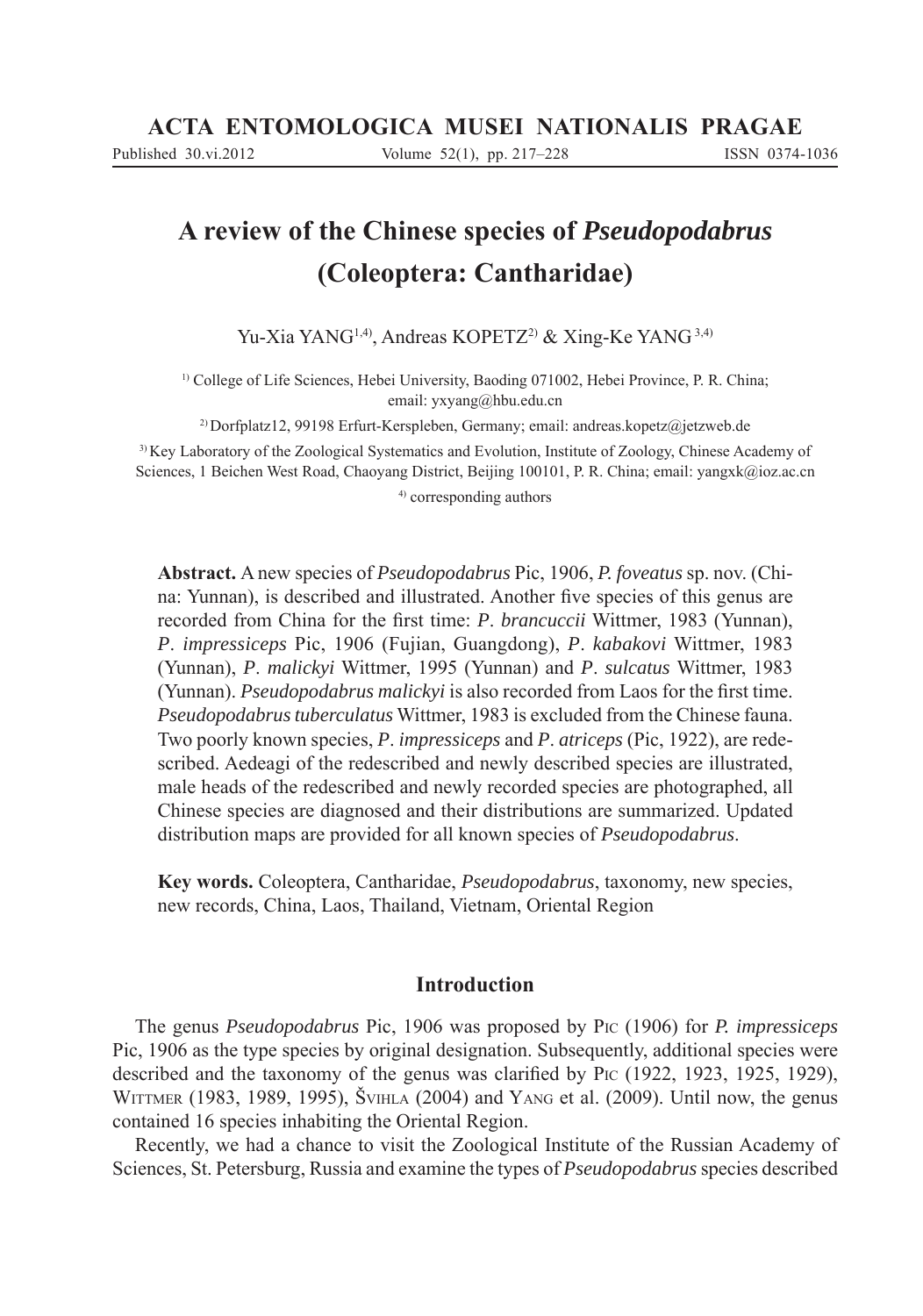

Figs. 1–2. Distribution of *Pseudopodabrus* Pic, 1906. 1 − *P. impressiceps* Pic, 1906; 2 – remaining species of *Pseudopodabrus*.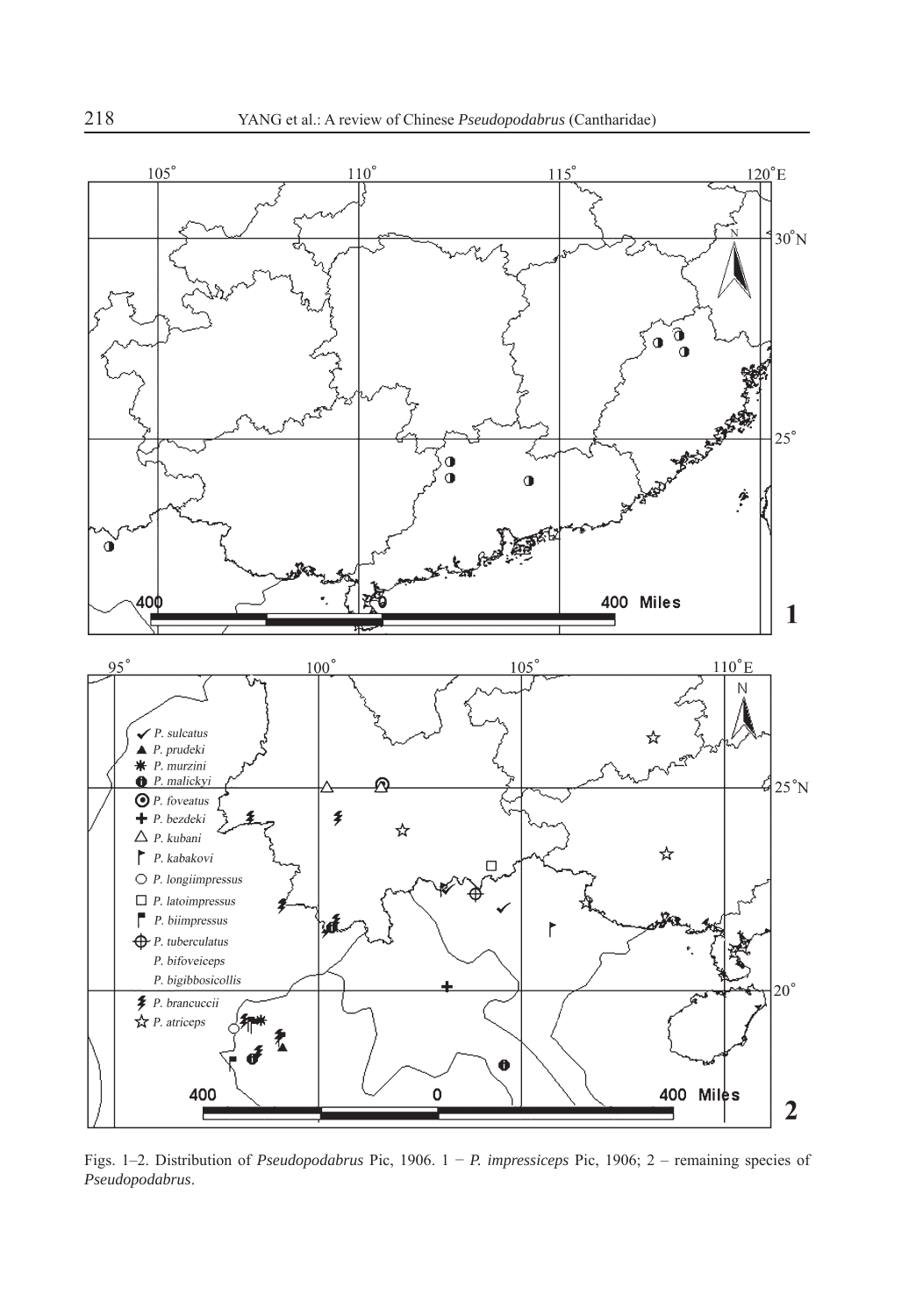by WITTMER (1983) and deposited there. As a result, we discovered that the specimens from the Chinese province of Yunnan identified as *P. tuberculatus* Wittmer, 1983 in our last study (YANG et al. 2009) actually belong to an undescribed species. *Pseudopodabrus tuberculatus*  needs to therefore be excluded from the Chinese fauna, and the new species *P. foveatus* sp. nov. is described here. Additional five species are also recorded from China for the first time based on the material cited below and examined by us. The number of Chinese species of *Pseudopodabrus* therefore increases to 9 and the distribution of the species seems to be broader than suggested previously by KAZANTSEV & BRANCUCCI (2007). The genus *Pseudopodabrus*  is shown to contain 17 species in total with a distribution restricted to the Indo-Chinese subregion of the Oriental Region (Figs. 1–2).

# **Material and methods**

The aedeagi were dissected under a stereoscopic microscope, cleared in 10% KOH solution for several minutes, then placed in a droplet of glycerol and examined under a compound light microscope. Photographs of the type specimens were taken with a Leica DFC320 microscope, multiple layers were stacked using CombineZM software. Line drawings were made with the aid of camera lucida attached to a Leica MZ12.5 stereomicroscope. Distribution maps were prepared using the geographic information system software ARCVIEW 3.2, based on the authors' database of the specimens examined for this study and those mentioned in the literature. Body length is measured from the anterior margin of the clypeus to the elytral apex, body width is measured across the humeral part of elytra.

Complete label data are listed for type specimens, using square brackets "[ ]" for our remarks and comments, [p] indicating that the following data are printed and [h] that they are handwritten. Quotation marks are used to separate data from different labels and a backslash "\" to separate data from different lines of the same label.

The material is preserved in the following collections:

- AKCE A. Kopetz private collection, Erfurt-Kerspleben, Germany;
- AWCW A. Weigel private collection, Wernburg, Germany.
- HBUM Hebei University Museum, Baoding, China;
- IZAS Institute of Zoology, Chinese Academy of Sciences, Beijing, China;
- MNHN Muséum national d'Histoire naturelle, Paris, France;
- NHMB Naturhistorisches Museum Basel, Switzerland;
- SYSU Sun Yat-Sen University, Guangzhou, China;
- ZIN Zoological Institute, Russian Academy of Sciences, St. Petersburg, Russia.

## **Taxonomy**

## *Pseudopodabrus atriceps* **(Pic, 1922)**

(Figs. 3, 9−11)

*Podabrus atriceps* Pic, 1922: 4.

*Pseudopodabrus atriceps* : WITTMER (1983: 110, 113); KAZANTSEV & BRANCUCCI (2007: 261); YANG et al. (2009: 42).

**Type material examined.** LECTOTYPE:  $1 \text{ } \Diamond$  (MNHN): [h]"Yunnan \ Fou", [h]"Podabrus \ atriceps Pic", [h]"Pseudopodabrus \ atriceps \ (Pic) \ det. W. Wittmer", [p] "LECTOTYPUS". PARALECTOTYPES: 3  $\varphi$  (MNHN): [h]"Yunnan \ Fou", [p] "PARALECTOTYPUS".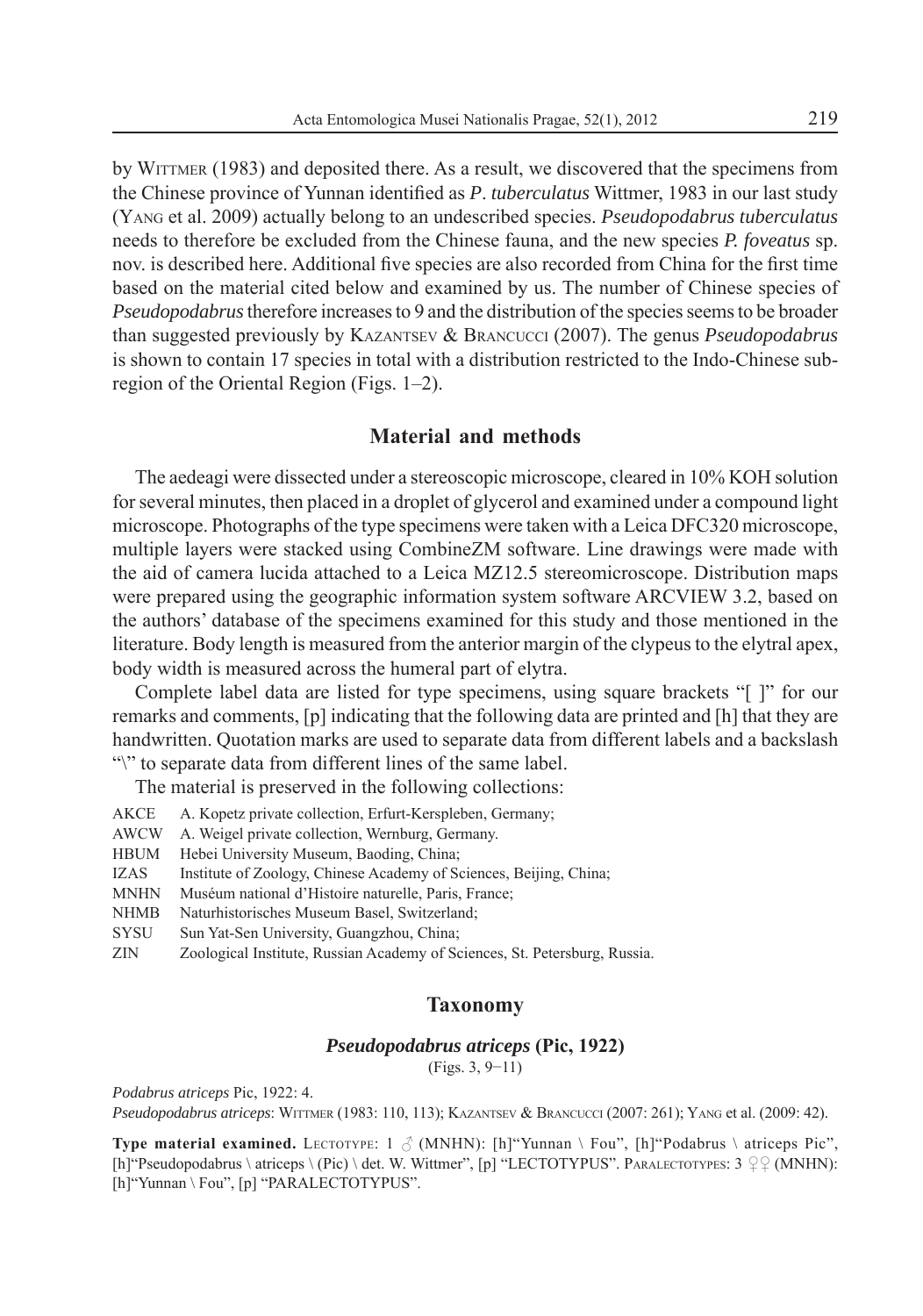**Additional material examined. CHINA: YUNNAN:**  $1 \land 1 \lor 1 \lor 1$  (MNHN): Yunnan Fou [Kunming], without date and collector. **GUIZHOU:** 37 spec. (NHMB): Leigongshan, Xijiang, 1200−1900m, 29.v−2.vi.1997, leg. Bolm. **GUANGXI:** 1 (NHMB): Longzhou, Daqingshan, 600–700m, 26.iv.1963, leg. Chun-Guang Wang (NHMB); 4 33 9 9 (HBUM): Wuming, Damingshan, 1230−1423m, 20.v.2011, leg. Hao-Yu Liu; 9 7 (HBUM): same locality, 600−900m, 25.v.2011, leg. Hao-Yu Liu;  $2 \angle 3 \angle 3 \angle 2 \angle$  (HBUM): same locality, 1100m, 27.v.2011, leg. Hao-Yu Liu;  $2 \angle 3 \angle 2 \angle 6$  (IZAS): same locality, 1230m, 21.v.2011, leg. Xiao-Yan Hu;  $1\frac{3}{12}$  (IZAS): same locality, 1100m, 27.v.2011, leg. Hong-Xia Xu.

**Redescription.** *Male.* Body black, prothorax and procoxae, trochanters and femora orange, apices of profemora slightly darkened.

Head (Fig. 3) subquadrate, with a large and shallow inverse-trapezoid fovea on posterior part and a pair of conjoint depressions in middle of vertex, the depressions having distinct anterior margins and a longitudinal ridge between them, inner surface mat, remaining parts of head shiny, finely and sparsely punctate; eyes strongly protruding, head width across eyes distinctly wider than anterior margin of pronotum; terminal maxillary palpomere elongate, widest near apex and arcuate at apical third of inner margin; antennae filiform, extending to apical one-third length of elytra when reclined, antennomere II about twice as long as wide, antennomere III about one-third longer than II, antennomere VII longest, antennomere XI slightly longer than X and acute at apex.

Pronotum subquadrate, distinctly longer than wide, widest near base, anterior margin arcuate, lateral margins diverging posteriad and slightly sinuate, posterior margin nearly straight, anterior angles rounded, posterior angles nearly rectangular, disc distinctly convex at posterolateral parts, surface finely and sparsely punctate.

Elytra about 4 times longer than wide, 5 times longer than pronotum, elytra in humeral part distinctly wider than posterior margin of pronotum; lateral margins of elytra nearly parallelsided, surface slightly more coarsely and densely punctate than on pronotum.

Legs with all tarsal claws bifid, each with lower projection as long as upper one.

Aedeagus (Figs. 9−11): conjoint dorsal plate of parameres distinctly narrowed apically, slightly shorter than ventral process of each paramere, with a straight apical margin, emargination between conjoint dorsal plate and ventral process wide, ventral process of each paramere distinctly narrowed basally in dorsal view.

*Female.* Similar to male, but head without any fovea, slightly depressed on posterior part of vertex, eyes slightly protruding, antennae shorter and extending to middle of elytra when reclined, antennomeres II about 3 times as long as wide, procoxae and trochanters dark brown or black, profemora entirely black, all tarsal claws bifid, with lower projections slightly shorter than upper ones.

Body length: 6.0−7.5 mm; width: 1.2−1.6 mm.

**Differential diagnosis.** This species differs from other species of *Pseudopodabrus* in having the male head with a shallow inverse-trapezoid fovea on the posterior part (Fig. 3).

**Distribution.** China (Guangxi, Guizhou, Yunnan). Newly recorded for Guangxi and Guizhou provinces.

### *Pseudopodabrus brancuccii* **Wittmer, 1983**

(Fig. 4)

*Pseudopodabrus brancuccii* Wittmer, 1983: 110, 114, Fig. 5. *Pseudopodabrus brancuccii* : YANG et al. (2009: 43).

**Type material examined.** HOLOTYPE: 1 (NHMB): [p]"Mt. Doi Pui, 1400− \ 1500m, Chiang Mai, \ N. THAI-LAND \ 2-V-1982 \ T. Shimomura leg.", [h]"Pseudopodabrus \ brancuccii \ Wittm. \ det. W. Wittmer", [h]"385",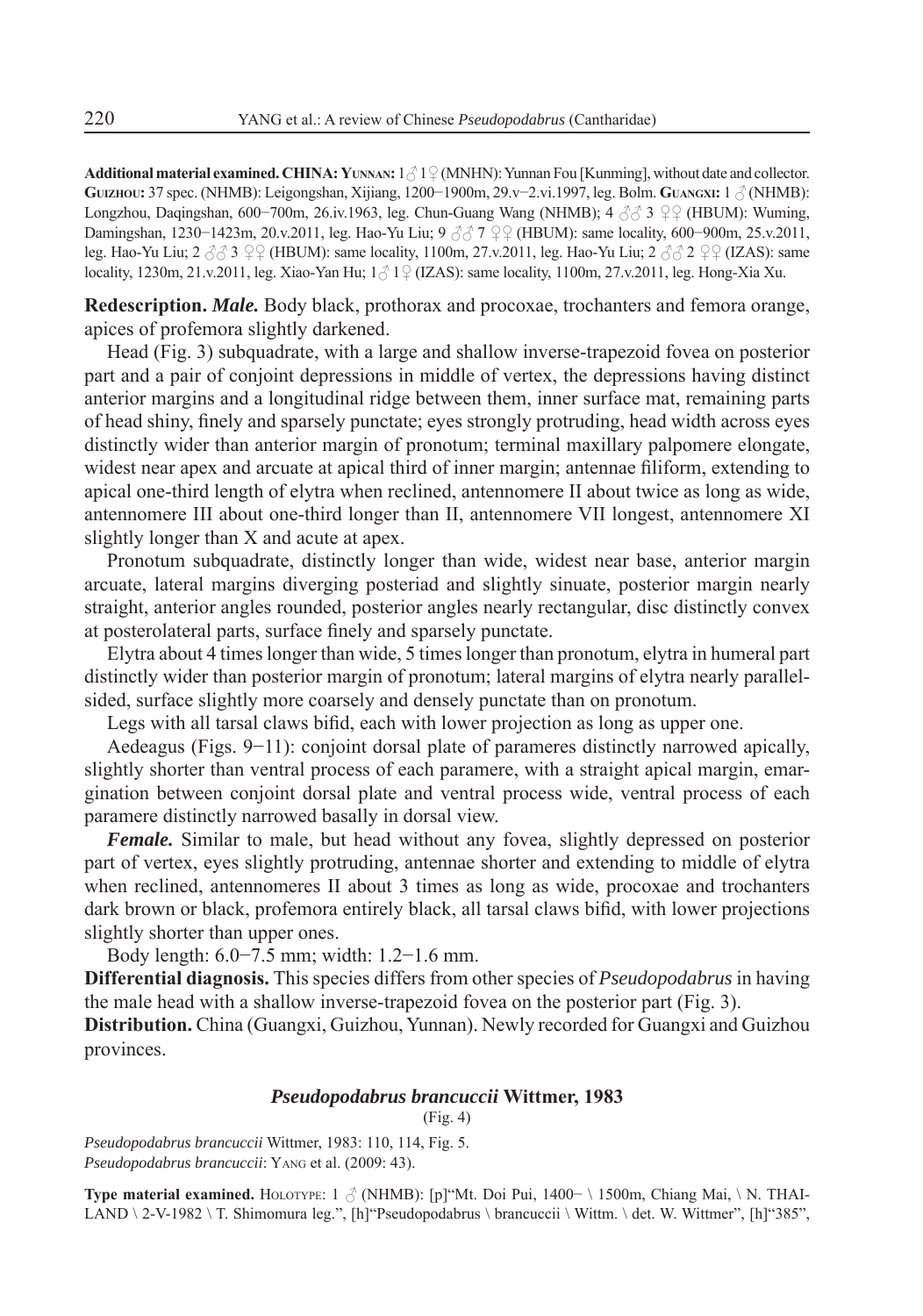

Figs. 3–8. Male heads of *Pseudopodabrus*, dorsal view. 3 − *P. atriceps* (Pic, 1922); 4 − *P. brancuccii* Wittmer, 1983; 5 − *P. impressiceps* Pic, 1906; 6 − *P*. *kabakovi* Wittmer, 1983; 7 − *P*. *malickyi* Wittmer, 1995; 8 − *P*. *sulcatus*  Wittmer, 1983.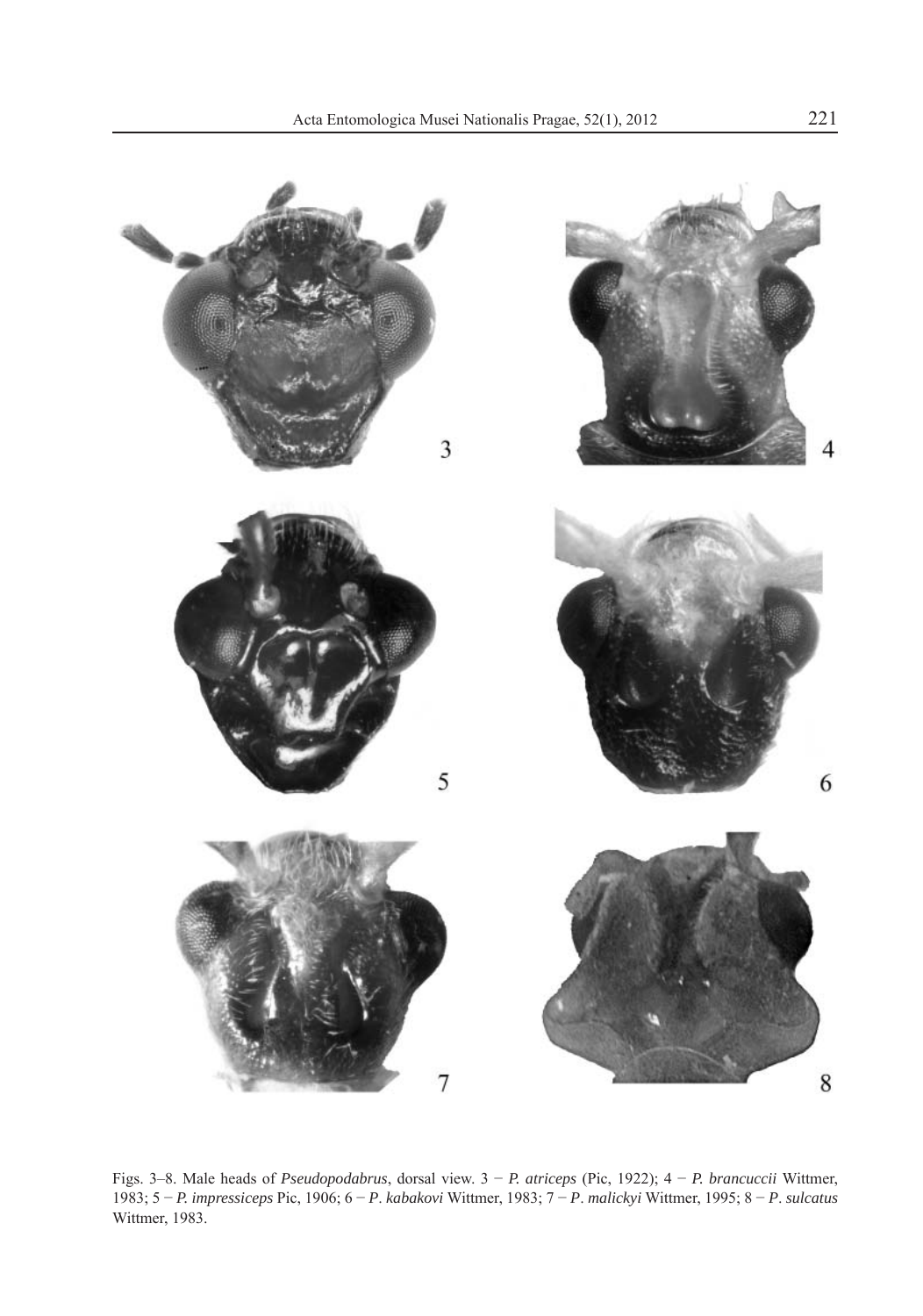

Figs. 9−17. Aedeagi of *Pseudopodabrus*. 9−11 − *P. atriceps* (Pic, 1922); 12−14 − *P. foveatus* sp. nov.; 15−17 − *P. impressiceps* Pic, 1906. 9, 12, 15 – ventral view; 10, 13, 16 – dorsal view; 11, 14, 17 – lateral view. Scale bars = 1 mm.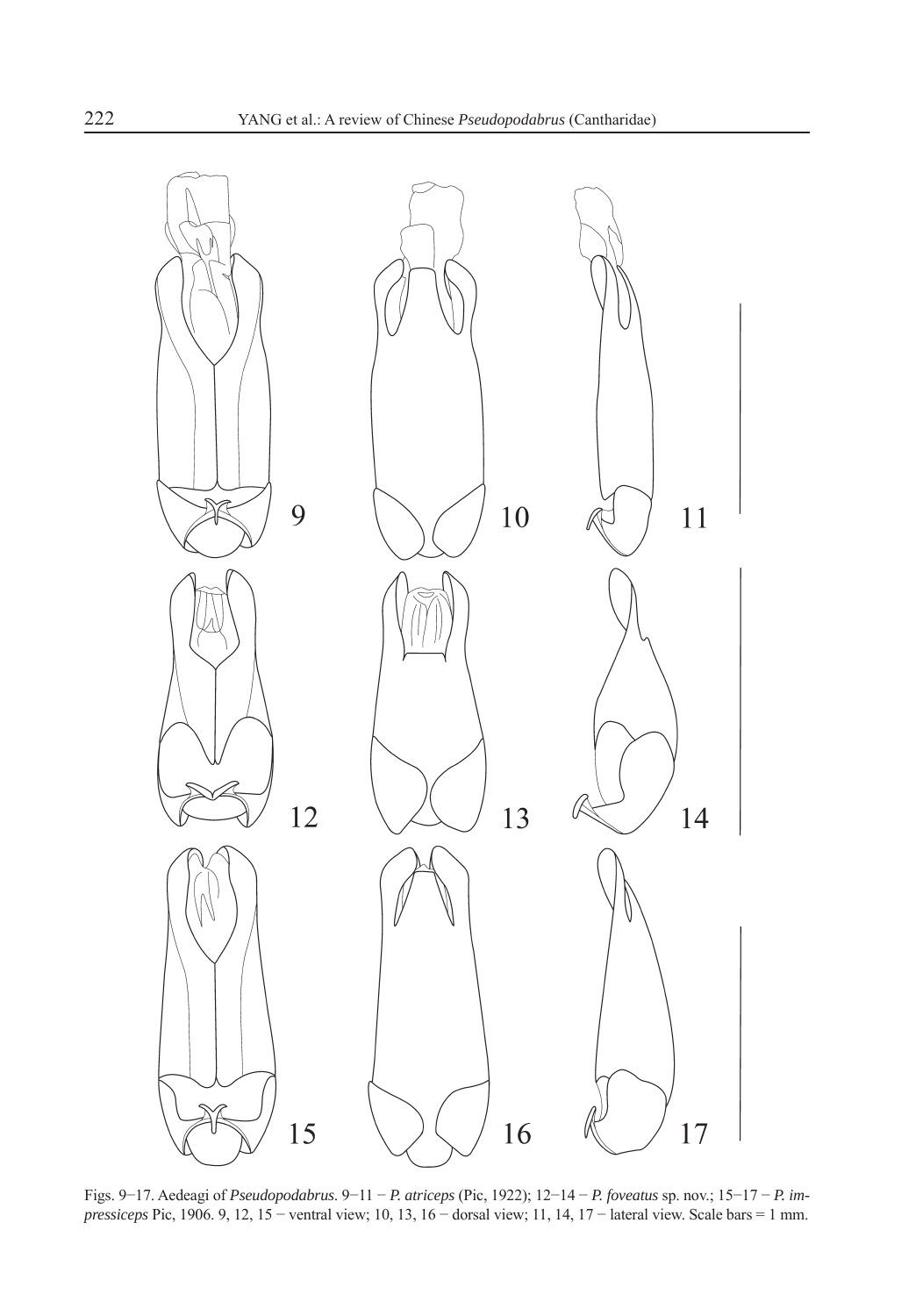[ $p$ ]"HOLOTYPUS", [ $p$ ]"CANTHARIDAE \CANTH00001304". PARATYPES:  $1 \nless 1 \nless 0$  (MNHN): [ $p$ ]"Mt. Doi Pui, 1400− \ 1500m, Chiang Mai, \ N. THAILAND \ 6-V-1982 \ T. Shimomura leg.", [h]"Pseudopodabrus \ brancuccii \ Wittm. \ det. W. Wittmer", [p]"PARATYPUS".

**Additional material examined. THAILAND: CHIANG MAI:** 26 spec. (NHMB): Chiang Mai, Mt. Doi Pui, 1400−1500m, 28.iv−13.v.1982, leg. T. Shimomura; 14 spec. (NHMB): Chiang Mai distr., Doi-Pui vill., 1600m, 18°49'N, 98°54'E, 2.−6.v.1996, leg. J. Horák. **MAE HONG SON:** 1 (NHMB): Ban Huai Po, 1600−2000m, 17.−23. v.1991, leg. J. Horák; 12 spec. (NHMB): Doipui mt., 1600m, 18°49′N, 98°54′E, 2.−6.v.1996, leg. Vit Kubáň; 1 , 1 (NHMB): Soppong, 1550 m, 19°27′N, 98°20′E, 10.−13.v.1993, leg. Vit Kubáň. **CHINA: YUNNAN:** 1 (IZAS): Xishuangbanna, Meng'a, 1050−1080m, 11.v.1958, leg. Shu-Yong Wang; 1 (IZAS): Xishuangbanna, Menghun, 1200−1400m, 22.v.1958, leg. Yi-Ran Zhang; 1 (IZAS): Luxi, 1350m, 10.v.1955, leg. Bing-Rong Ou; 1 (IZAS): Jingdong, N. Mountain, 31.v.1956, leg. B. Popov;  $2 \stackrel{\triangle}{\triangle}$ ,  $2 \stackrel{\triangle}{\triangle}$  (AKCE, AWCW): Xishuangbanna, 45km SW Jinghong, vic. Bangzhang vill., 16-1700m, 21°44.37′N, 100°27.02′E, 3.−5.v.2009, leg. A. Weigel.

**Differential diagnosis.** This species can easily be distinguished from other members of the genus by the head bearing a tube-shaped fovea in the center of the vertex in males (Fig. 4). **Distribution.** China: Yunnan (new record), Thailand.

## *Pseudopodabrus foveatus* **Y. Yang & X. Yang, sp. nov.**

(Figs. 12−14)

*Pseudopodabrus kubani*: WITTMER (1995: 124, ex parte). *Pseudopodabrus tuberculatus*: YANG et al. (2009: 45, Fig. 2; misidentification).

**Type locality.** China, Yunnan, Yipinglang, 1800−2000 m a.s.l., 25°04′N, 101°55′E.

Type material. HOLOTYPE:  $\frac{\partial}{\partial N}$ (NHMB): [p]"YUNNAN, 1800−2000m \ 25.04N, 101.55E \ YIPINGLANG,17.−20.6.  $\forall$  Vit Kubáň leg., 1994", [p] "CANTHARIDAE  $\forall$  CANTH00001098". PARATYPES: 1  $\Diamond$  (NHMB): same data,  $[p]$ "CANTHARIDAE \CANTH00000828"; 1  $\varphi$  (NHMB): same data,  $[p]$ "CANTHARIDAE \CANTH00002493"; 1  $\varphi$  (NHMB): same data, [p]"CANTHARIDAE \ CANTH00000405"; 1  $\varphi$  (NHMB): [h]"Yunnan \ 17−20.vi", [p]"CANTHARIDAE \ CANTH00002390".

**Description.** *Male.* Head orange, apices of mandibles dark brown, antennae black, antennomeres I and II orange, prothorax and scutellum orange, elytra black, legs orange, metatibiae darkened at apices, tarsi black, mesoventrite orange, metaventrite and abdomen black, last abdominal ventrite pale yellow.

Head rounded, with a pair of shallow oblong foveae behind antennal sockets, foveae approach each other posteriad but still well separated, foveal margins indistinctly delimited, posterior margins nearly in middle of vertex, inner surfaces of foveae smooth, remaining parts of head finely and densely punctate; eyes slightly protruding, head across eyes slightly wider than anterior margin of pronotum; terminal maxillary palpomere elongate, widest at midlength and arcuate at apical half of inner margin; antennae filiform, extending to midlength of elytra when reclined, antennomere II slightly thickened distally, about twice as long as wide at apex, antennomere III nearly as long as II, antennomere VII longest, antennomere XI slightly longer than X and acute at apex.

Pronotum subquadrate, about as long as wide, widest near base, anterior margin arcuate, lateral margins diverging posteriad and slightly sinuate, posterior margin nearly straight, anterior angles rounded, posterior angles nearly rectangular, disc slightly convex at posterolateral parts, surface finely and slightly more sparsely punctate than head.

Elytra about 4 times longer than wide, 4 times longer than pronotum, elytra in humeral part slightly wider than posterior margin of pronotum, lateral margins of elytra nearly parallelsided, surface slightly more coarsely and more densely punctate than on pronotum.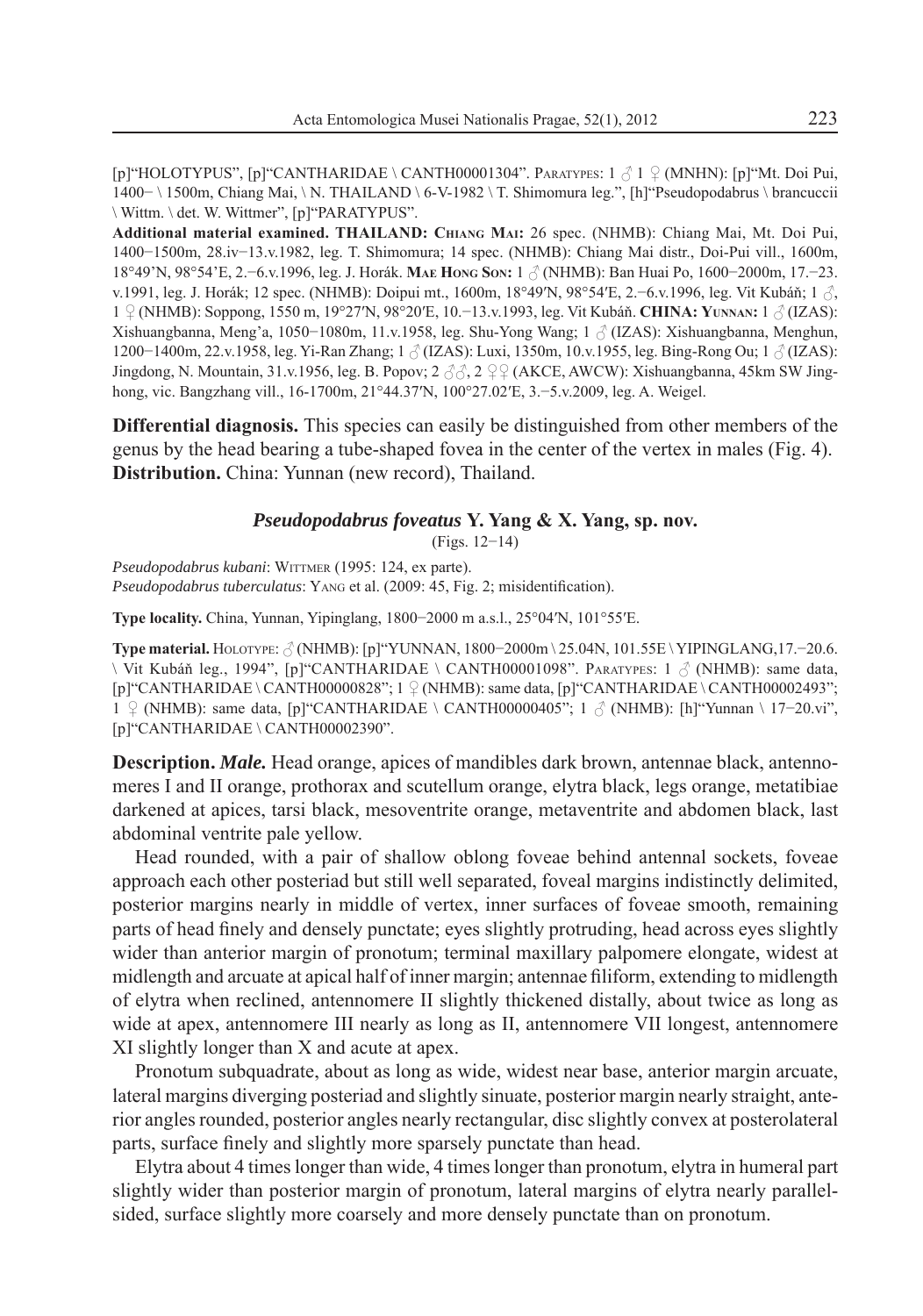Legs with all tarsal claws bifid, each with lower projection as long as upper one.

Aedeagus (Figs. 12−14): conjoint dorsal plate of parameres reduced and distinctly shorter than ventral process of each paramere, with a straight apical margin, emargination between conjoint dorsal plate and ventral process very shallow, ventral process of each paramere slightly turned inwards at apices in ventral view and slightly widened basally in dorsal view.

*Female.* Similar to male, but head without foveae on vertex, antennae shorter and extending to basal one-third length of elytra, antennomere II slightly longer than III, antennomere IV longest, pronotum wider than long, elytra with lateral margins slightly diverging posteriad, tarsal claws bifid with lower projections slightly shorter than upper ones.

**Variation in type series.** In some specimens, antennomere III is orange, scutellum darkened, elytra brown basally, meso- and metatibiae darkened at apices. Body length: 6.0−6.5 mm; width: 1.2−1.5 mm.

**Differential diagnosis.** This species resembles *P. tuberculatus* Wittmer, 1983 in body coloration (with the head and prothorax orange and the elytra black), but differs from it by having the head with a pair of shallow and oblong foveae which approach each other posteriad (in *P. tuberculatus*, the head bears a pair of deep and rounded foveae which do not approach each other posteriad).

**Etymology.** The species name is derived from the Latin *fovea* (a pit), referring to a pair of foveae on the male head of this species.

**Distribution.** China: Yunnan. Known only from the type locality.

**Remarks.** The above type specimens were designated as the paratypes of *P. kubani* by WITT-MER  $(1995)$ , but shown not to be conspecific with the latter species by YANG et al. (2009) who misidentified them as *P. tuberculatus* Wittmer, 1983. In this study, we have examined the holotype of *P. tuberculatus* deposited in ZIN (label data: [p] "ВЬETHAM, горы W [= Vietnam, W. Mts.] \ ХА-ТИНЬ, КИМ-КУОНГ [= Cha-tin, Kum-kuong] \ 31.3.1963г, Kaбаков [= O. N. Kabakov]", [h] "Pseudopodabrus \ tuberculatus \ Wittm. \ det. W. Wittmer", [h] "391", [p] "HOLOTYPUS"), and our previous misidentification could be clarified here. The Chinese specimens are therefore described here as a new species *P. foveatus* sp. nov. For this reason, *P. tuberculatus* has to be excluded from Chinese fauna at the moment.

### *Pseudopodabrus impressiceps* **Pic, 1906**

(Figs. 5, 15−17)

*Pseudopodabrus impressiceps* Pic, 1906: 81. *Pseudopodabrus impressiceps*: DELKESKAMP (1977: 33); WITTMER (1983: 110, 113); YANG et al. (2009: 42).

Type material examined. HOLOTYPE: 1  $\beta$  (MNHN): [p]"Tonkin \ Montes Mauson \ April, Mai 2–3000' \ H. Fruhsturfer", [h]"Pseudopodabrus \ impressiceps \ Pic", [h]"Pseudopodabrus \ impressiceps \ Pic \ det. W. Wittmer", [p]"53", [h]"type", [p]"TYPE".

Additional material examined. CHINA: FUJIAN: 1 3 <del>2</del> 9 (IZAS): Chongan, Xingcun, Sangang, 740–900m, 17.v.1960, leg. Yi-Ran Zhang; 1 ♀ (IZAS): same locality, 740–900m, 17.v.1960, leg. Cheng-Lin Ma; 1 ♂ (IZAS): same locality, 720m, 17.v.1960, leg. Sheng-Qiao Jiang; 1 (IZAS): same locality, 720−800m, 20.v.1960, leg. Fu-Ji Pu; 1 (IZAS): same locality, 720−800m, 20.v.1960, leg. Sheng-Qiao Jiang; 1 (IZAS): same locality, 720m, 21.v.1960, leg. Sheng-Qiao Jiang; 1  $\circ$  (IZAS): same locality, 720m, 21.v.1960, leg. Fu-Ji Pu; 1  $\circ$  (IZAS): same locality, 740m, 14.v.1960, leg. Yi-Ran Zhang; 1  $\beta$  (IZAS): same locality, 740m, 15.v.1960, leg. Yi-Ran Zhang; 1  $\circ$ (IZAS): same locality, 740−780m, 16.v.1960, leg. Cheng-Lin Ma; 1 (IZAS): same locality, 740m, 19.v.1960, leg.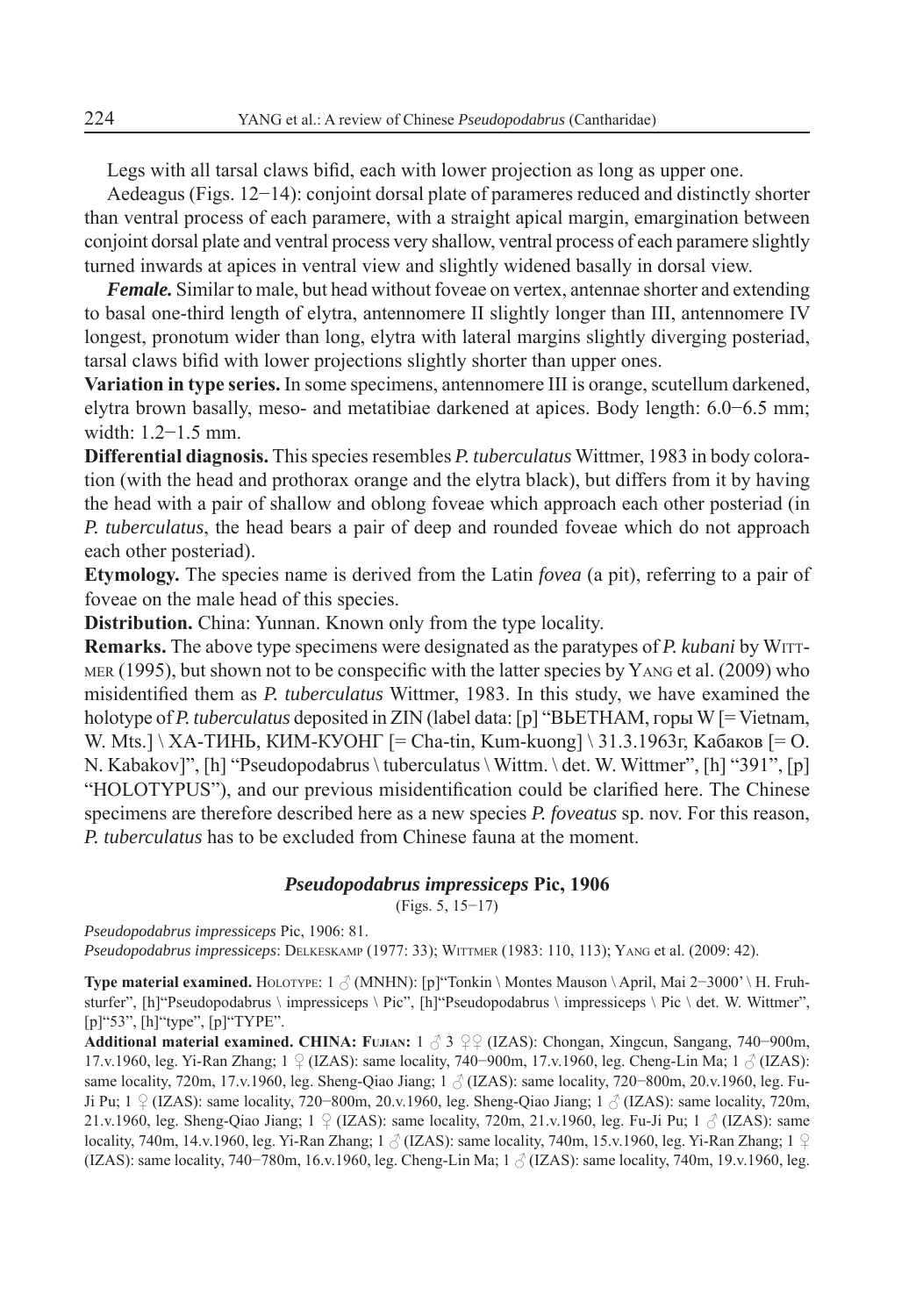Yong Zuo; 1  $\beta$  (IZAS): same locality, 750m, 26.v.1960, leg. Sheng-Qiao Jiang; 2  $\mathcal{Q}\mathcal{Q}$  (IZAS): Chongan, Xingcun, Guadun, 950−1210m, 22.v.1960, leg. Cheng-Lin Ma; 1  $\beta$  1  $\beta$  (IZAS): same locality, 950−1210m, 22.v.1960, leg. Yong Zuo; 1  $\text{\textdegree}$  1 \  $\text{\textdegree}$  (IZAS): same locality, 950−1210m, 11.v.1960, leg. Cheng-Lin Ma; 1 \  $\text{\textdegree}$  (IZAS): Chongan, Xingcun, Tongmuguan, 900−1150m, 19.v.1960, leg. Cheng-Lin Ma; 1 (IZAS): Chongan, Xingcun, Longdu, 580−650m, 21.v.1960, leg. Cheng-Lin Ma; 1 (IZAS): Jianyang, Huangkeng, Aotou, 800−1050m, 26.iv.1960, leg. Yi-Ran Zhang; 1 ° (IZAS): same locality, 720−950m, 30.iv.1960, leg. Cheng-Lin Ma; 1  $\beta$  (IZAS): Jianyang, Huangkeng, Dazhulan, 900−1000m, 28.v.1960, leg. Sheng-Qiao Jiang; 1 (IZAS): same locality, 900−1170m, 28.v.1960, leg. Yong Zuo; 1 (IZAS): same locality, 900−1170m, 2.v.1960, leg. Cheng-Lin Ma; 20 spec. (NHMB): Fukien, Kuatun [Fujian, Guadun], 2.−30.v.1946, Tschung Sen.; 26 spec. (NHMB): same locality, 4.v.−8.vi.1946. **GUANGDONG:** 1 (SYSU): Kau-Lin San [Jiulian Shan], 700−900m, Lien-Ping Distr. [Lianping], 21.iv.1940, J.L. Gressitt & P.K. To;  $1 \text{ } \partial$  (SYSU): same data, 19.iv.1940; 1  $\Omega$  (SYSU): same data, 17.iv.1940; 2  $\partial$   $\partial$  (SYSU): same data, 20.iv.1940; 1  $\partial$ (SYSU): Lianzhou, Yaoan, Tianxin Forestry Centre, 15.−19.iii.2003, leg. Bing-Lan Zhang.

**Redescription.** *Male.* Body black, prothorax and procoxae, trochanters and femora orange.

Head (Fig. 5) subquadrate, with a large and deep inverse-trapezoid fovea on posterior part of vertex, before it each side with a small and deep subrounded fovea, also a narrow and deep groove around posterior margin of eye, a pair of shallow but conjoint foveae in middle of vertex, with a longitudinal ridge between them, anterior margins sharply delimited, posterior margins indistinctly delimited, inner surfaces of all foveae smooth, remaining parts of head finely and sparsely punctate; eyes strongly protruding, head across eyes distinctly wider than anterior margin of pronotum; terminal maxillary palpomere elongate, widest near apex and arcuate at apical one-third length of inner margin; antennae filiform, extending to apical one-third length of elytra when reclined, antennomeres II about twice as long as wide, antennomere III about one-third longer than II, antennomere VII longest, antennomere XI slightly longer than X and acute at apex.

Pronotum subquadrate, distinctly longer than wide, widest near base, anterior margin arcuate, lateral margins diverging posteriad and slightly sinuate, posterior margin nearly straight, anterior angles rounded, posterior angles nearly rectangular, disc distinctly convex at posterolateral parts, surface finely and sparsely punctate.

Elytra about 4 times longer than wide, 5 times longer than pronotum, elytra in humeral part distinctly wider than posterior margin of pronotum, lateral margins of elytra nearly parallel, surface slightly more coarsely and densely punctate than on pronotum.

Legs with all tarsal claws bifid, each with lower projection as long as upper one.

Aedeagus (Figs. 15−17): conjoint dorsal plate of parameres narrowed apically, slightly shorter than ventral process of each paramere, with a straight apical margin, emargination between conjoint dorsal plate and ventral process narrow, ventral process of each paramere slightly narrowed basally in dorsal view.

*Female.* Similar to male, but head without any fovea or groove, slightly depressed on posterior part of vertex, surface of dorsum mat, eyes slightly protruding, antennae shorter, reaching midlength of elytra, antennomere II about 3 times longer than wide, profemora entirely black, tarsal claws bifid with lower projections slightly shorter than upper ones.

Body length: 6.0−8.0 mm; width: 1.2−1.6 mm.

**Differential diagnosis.** This species could be easily distinguished from all other *Pseudopodabrus* by the characteristic head having a single large and deep inverse-trapezoidal fovea posteriorly, two small and deep rounded foveae laterally and a pair of shallow but conjoint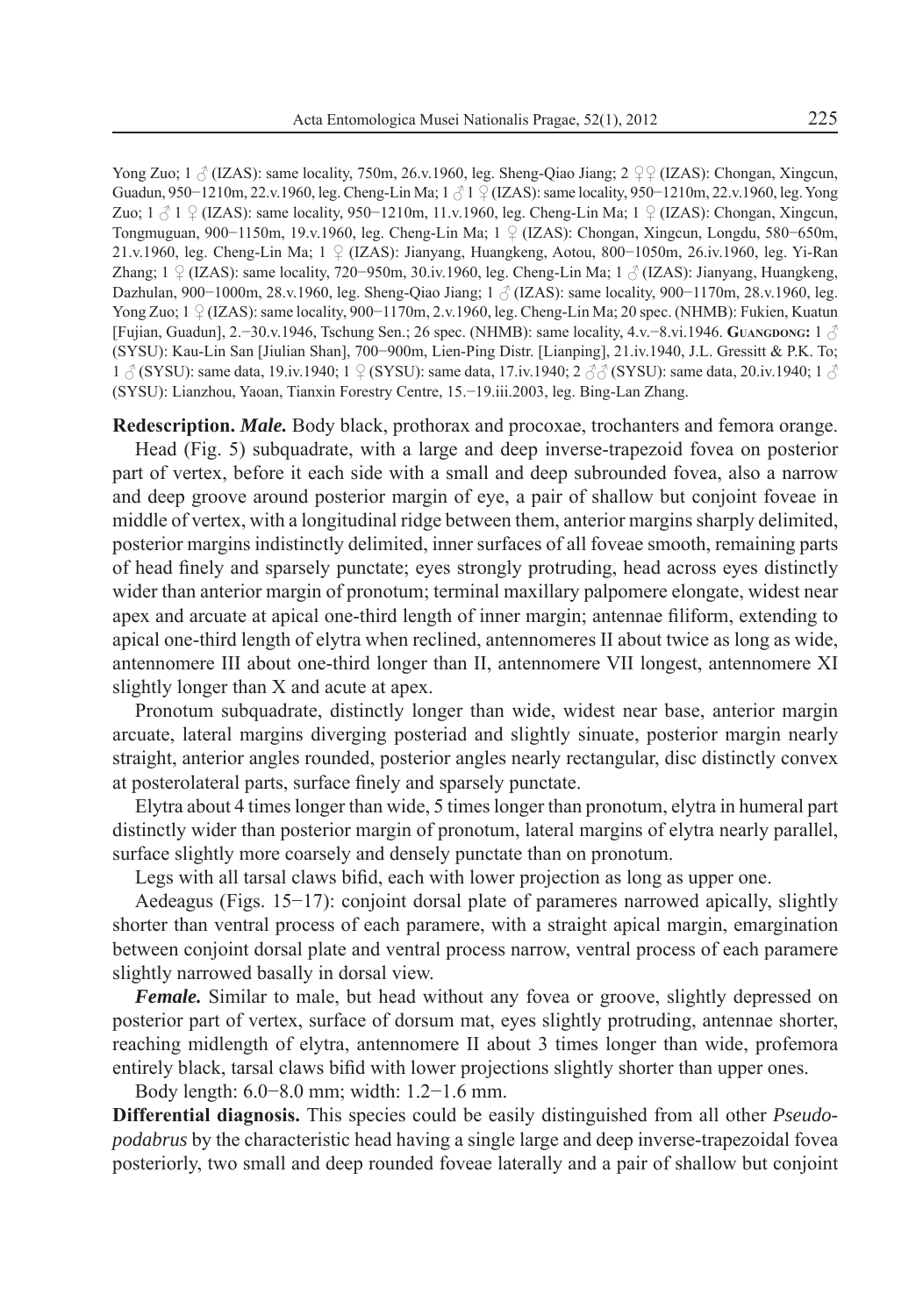foveae medially, as well as having a narrow and deep groove around posterior margin of eye in males (Fig. 5).

**Distribution.** China (new record): Fujian, Guangdong, Vietnam.

## *Pseudopodabrus kabakovi* **Wittmer, 1983**

(Fig. 6)

*Pseudopodabrus kabakovi* Wittmer, 1983: 110, 112, Fig. 3. *Pseudopodabrus kabakovi*: YANG et al. (2009: 42).

**Type material examined.**  $H_{\text{OLOTYPE: 1}} \land (ZIN)$ : [p] "ВЬЕТНАМ, курорт [= Vietnam, health resort] \ ТАМ-ДАО [= Tam-Dao], 900m \ 1.7.1962г, Kaбаков [= O. N. Kabakov]", [h] "Pseudopodabrus \ kabakovi \ Wittm. \ det. W. Wittmer", [h] "389", [p] "HOLOTYPUS".

Additional material examined. VIETNAM: V<sub>INH</sub> PHU: 2  $\beta\beta$  (NHMB): Tam Dao, 3.–11.vi.1985, leg. V. Švihla; 5 spec. (NHMB): same data, Strnad Jan; 3 (NHMB): Tam Dao, 2.−11.v.1985, leg. V. Kubáň. **CHINA: YUNNAN:** 1 (IZAS): Jinping, Changpotou, 1000 m, 22.v.1956, leg. Ke-Ren Huang.

**Differential diagnosis.** This species could be distinguished from all other *Pseudopodabrus* by having the head with a pair of waterdrop-shaped foveae on the vertex in males (Fig. 6). **Distribution.** China (new record): Yunnan; Vietnam.

### *Pseudopodabrus kubani* **Wittmer, 1995**

*Pseudopodabrus kubani* Wittmer, 1995: 124, Figs. 19, 20. *Pseudopodabrus semicircularis* Wittmer, 1995: 125, Figs. 21, 22. Synonymized by YANG et al. (2009: 44, Figs. 3, 4).

**Type material examined.** *Pseudopodabrus kubani*: HOLOTYPE: 1  $\beta$  (NHMB): [p] "YUNNAN, 2000m \ 25.03N,101.55E \ YIPINGLANG, 8−10/6. \ Vit Kubáň leg., 1993", [h] "Pseudopodabrus \ kubani \ Wittm. \ det. W. Wittmer", [h] "866", [p] "HOLOTYPUS", [p] "CANTHARIDAE \ CANTH00001401".

*Pseudopodabrus semicircularis*: HOLOTYPE:  $1 \text{ } \textcircled{}$  (NHMB): [p] "YUNNAN, 1800-2000m \ 25.04N, 101.55E \ YIPINGLANG, 17-20.6. \ Vit Kubáň leg.,1994", [h] "P. \ semicircularis \ Wittm. \ det. W. Wittmer", [h] "932", [p] "HOLOTYPUS", [p] "CANTHARIDAE \ CANTH00000636".

**Additional material examined. CHINA: YUNNAN:** 1 (NHMB): Weishan Mt., 1800−2500 m, 25°01′N, 100°21′E, 22.−25.vi.1992, leg. Vit Kubáň.

**Differential diagnosis.** This species could be distinguished from the remaining *Pseudopodabrus* by having the head with a pair of short and narrow grooves on the anterior part of the vertex which approach each other posteriad but are still separated, the region behind the grooves is distinctly convex at the center of the vertex in males (see WITTMER 1995: Figs. 19–20, and YANG et al. 2009: Fig. 3).

**Distribution.** China (Yunnan).

### *Pseudopodabrus latoimpressus* **Wittmer, 1995**

*Pseudopodabrus latoimpressus* Wittmer, 1995: 127, Figs. 23, 24. *Pseudopodabrus latoimpressus*: KAZANTSEV & BRANCUCCI (2007: 261); YANG et al. (2009: 42).

Type material examined. **HOLOTYPE, 1**   $\circ$  (NHMB): [p] "YUNNAN, 1500-1600m \ 23.04N, 104.25E \ MAGUAN, 25−26.6.1994 \ Vit Kubáň leg.", [h] "latoimpressus", [h]"931", [p] "HOLOTYPUS", [p] "CANTHARIDAE \ CANTH00000339". PARATYPE: 1  $\circled{}$  (NHMB): same data, [p] "PARATYPUS", [p] "CANTHARIDAE \ CAN-TH00001837".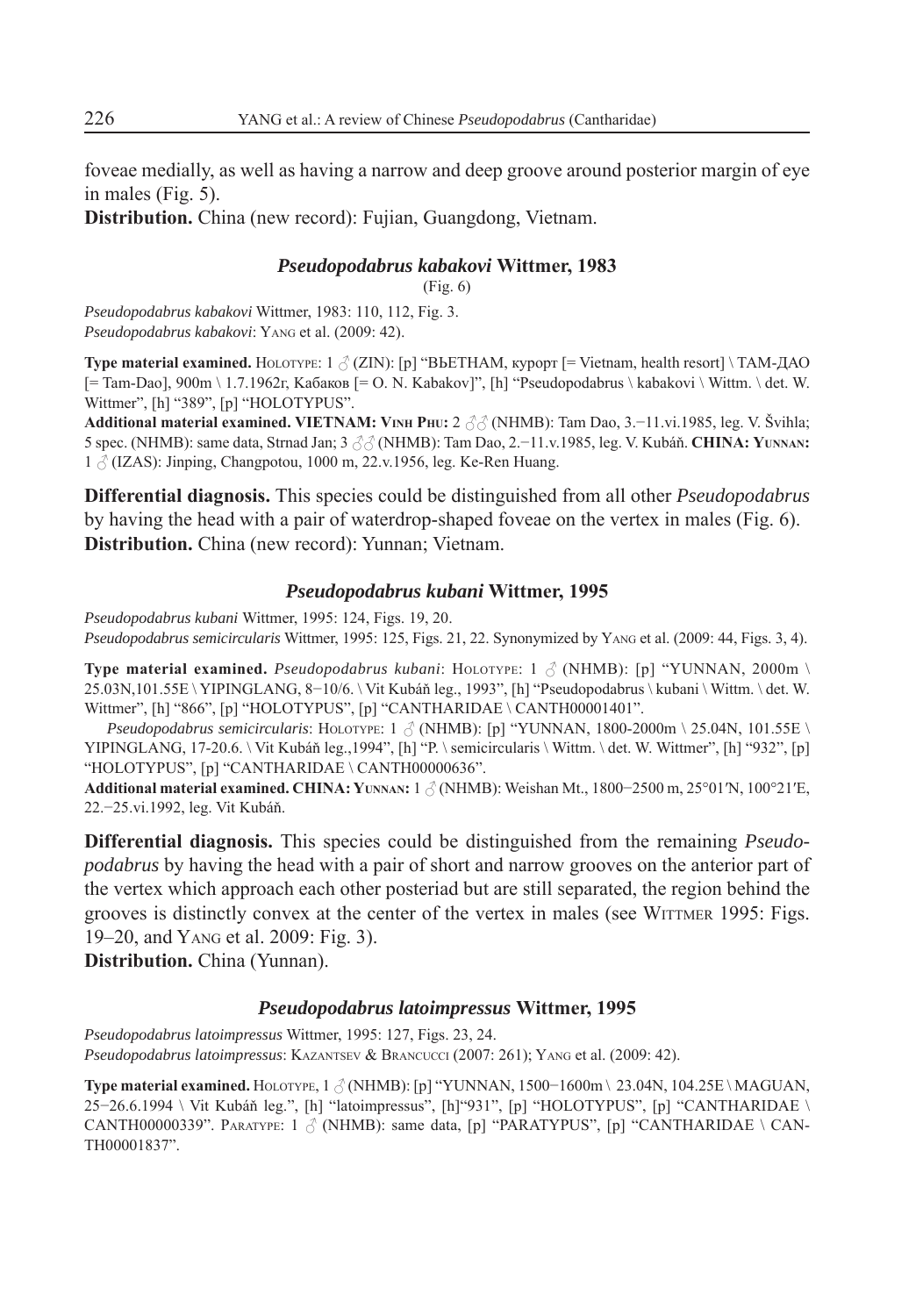**Differential diagnosis.** This species can be distinguished from other *Pseudopodabrus* by having the head with a subquadrate fovea occupying nearly the whole vertex in males (see WITTMER 1995: Figs. 23, 24).

**Distribution.** China (Yunnan).

## *Pseudopodabrus malickyi* **Wittmer, 1995**

(Fig. 7)

*Pseudopodabrus malickyi* Wittmer, 1995: 123, Figs. 17, 18. *Pseudopodabrus malickyi* : YANG et al. (2009: 43).

**Type material examined.** HOLOTYPE: 1 (NHMB): [p] "Thailand, 3.−10.7.89 \ Doi Inthanon Lichtfalle \ Bang Khun Klang,  $1200m \ 98°32'E$ ,  $18°32'N \ \mathrm{Chantaramongkol} \ \& \ \mathrm{Malicky}$ ", [h] "P. \ malickyi \ Wittm. \ det. W. Wittmer", [h] "758", [p] "HOLOTYPUS", [p] "CANTHARIDAE \ CANTH00001161".

**Additional material examined. CHINA: YUNNAN:** 4 (IZAS): Menghai, 1200−1600m, 20.vi.1958, leg. Fu-Ji Pu. LAOS: Кнаммоил»: 2 3 3 1 ♀ (АКСЕ): Baan Nahin, 160m, 18°12.226′N 104°31.423′E, 5.iii.2009, leg. T. Ihle.

**Differential diagnosis.** This species can be easily distinguished from other *Pseudopodabrus*  by having the head with a pair of unparallel grooves on the vertex in males, the grooves approach each other anteriorly but are separated posteriorly (Fig. 7).

**Distribution.** China (new record): Yunnan, Thailand, Laos (new record).

## *Pseudopodabrus sulcatus* **Wittmer, 1983**

(Fig. 8)

*Pseudopodabrus sulcatus* Wittmer, 1983: 109, 110, Figs. 1, 2. *Pseudopodabrus sulcatus*: YANG et al. (2009: 42).

Type material examined. Но<sub>LOTYPE:</sub> 1 Ѯ (ZIN): [p] "ВЬЕТНАМ, ВЕРХ. Р \ НАМ-МА уДонг-пао [= Vietnam, Nam-ma, Dong Pao] \ 1100m \ 28.5.1963г, Кабаков [= 28.v.1963, Kabakov]", [h] "Pseudopodabrus \ sulcatus \ Wittm. \ det. W. Wittmer", [p] "HOLOTYPUS". PARATYPE:  $1 \text{ } \textcircled{}$  (NHMB): same data as holotype, [p] "PARATYPUS", [p]" CANTHARIDAE\CANTH00001103".

Additional material examined. CHINA: YUNNAN: 1  $\circ$  (NHMB): Jinping, Changbotou, 1200 m, 23.v.1956, leg. Ke-Ren Huang.

**Differential diagnosis.** This species can be easily distinguished from other *Pseudopodabrus* by having the head with a Y-shaped groove on the anterior portion of the vertex which distinctly widened and deeply concave behind eyes (Fig. 8), and the subtriangular pronotum in males.

**Distribution.** China (new record): Yunnan, Vietnam.

# **Acknowledgements**

We are grateful to Dr. Michel Brancucci (NHMB) for his various help in our study, to Dr. Antoine Mantilleri (MNHN) for providing us a chance to examine type specimens, to Dr. Boris A. Korotyaev (ZIN) for his great help during our visit, and to Dr. Hong Pang (SYSU) for loaning some material to us. This study is supported by the National Natural Science Foundation of China (No. 31010103913, No. 31172135) and a grant (No. O529YX5105) from the Key Laboratory of the Zoological Systematics and Evolution of the Chinese Academy of Sciences.